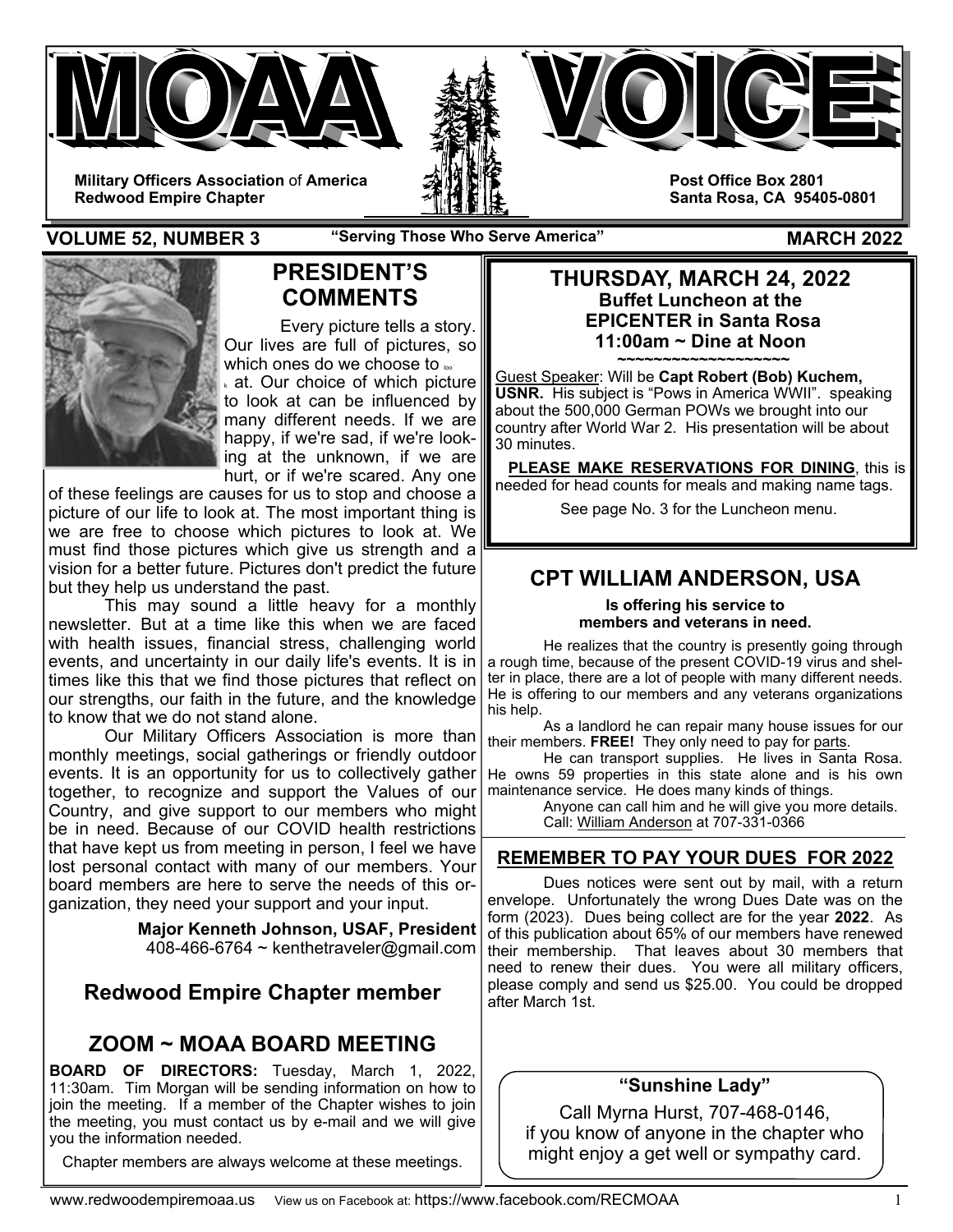### **"Pub Crawl" by Ken Johnso**

Please join us as we start an in person event for all our Chapters MOAA members. No agenda, just a place and a time where we can gather and share a beer or two and talk about items of interest to all of us. We have been looking for a place that is easy for all of us to get to, and someplace that's quiet so we can gather in our own little corner and just talk and have time together. We have chosen to have our event at the *Graton Resort & Casino,* in Rohnert Park. They have several restaurants but the one I like is called the *Daily Grill***.** It has both indoor and outdoor seating and a very nice menu. They have three large parking lots so there's plenty of room for parking.

 We will try again to meet on the third Tuesday, at 11:30am, March 15th. **NOTE: This is not just for the guys, the wives or spouses are more than welcome**. Our time and date for future meetings will be up to the needs of interested members. This is just the start of a fun way to get together and have great times together. A few of our members had a good time doing this by **ZOOM** meetings in the past. However I'm open to any input and suggestions, so call me if you have any questions at 408-466-6764.

# **THEATRE SEATS FOR SENIORS**

An old man lay awkwardly sprawled across three entire seats in the movie theatre

When the usher came by and noticed this, he whispered to the old man,

"Sorry sir, but you're only allowed one seat."

The old man didn't budge.

The usher became more impatient.

 "Sir, if you don't get up from there I'm going to have to call the manager."

Once again, the old man just muttered and did nothing.

The usher marched briskly back up the aisle, and in a moment returned with the manager.

Together the two of them tried repeatedly to move the old dishevelled man, but with no success.

Finally they summoned the police.

The officer surveyed the situation briefly, then

asked, "All right, buddy, what's your name?"

**"Fred,"** the old man moaned.

 "Where you from, Fred?" asked the police officer. With a terrible strain in his voice, and without moving, Fred replied;

 **"The balcony"....**

# **Philosophers Of the Century THESE ARE GOOD ONES:**

- Betsy Salkind. Men are like floors. Lay 'em right and you can walk all over them for thirty years.
- Jean Kerr, The only reason they say 'Women and children first' is to test the strength of the lifeboats.
- Prince Philip. When a man opens a car door for his wife, it's either a new car or a new wife.
- Harrison Ford. Wood burns faster when you have to cut and chop it yourself.
- Spike Milligan. The best cure for Sea Sickness is to sit under a tree.
- Jean Rostand. Kill one man and you're a murderer, kill a million and you're a conqueror
- Arnold Schwarzenegger... Having more money doesn't make you happier. I have 50 million dollars but I'm just as happy as when I had 48 million.
- WH Auden... We are here on earth to do good unto others. What the others are here for, I have no idea.
- Jonathan Katz. In hotel rooms, I worry. I can't be the only guy who sits on the furniture naked.
- Johnny Carson. If life were fair, Elvis would still be alive today and all the impersonators would be dead.
- Steve Martin. Hollywood must be the only place on earth where you can be fired by a man wearing a Hawaiian shirt and a baseball cap.
- Jimmy Durante. Home cooking. Where many a man thinks his wife is.
- George Roberts. The first piece of luggage on the carousel never belongs to anyone.
- Jonathan Winters. If God had intended us to fly he would have made it easier to get to the airport.
- Robert Benchley. I have kleptomania, but when it gets bad, I take something for it.
- John Glenn. As I hurtled through space, one thought kept crossing my mind - every part of this rocket was supplied by the lowest bidder.
- David Letterman. America is the only country where a significant proportion of the population believes that professional wrestling is real but the moon landing was faked.
- Howard Hughes. I'm not a paranoid, deranged millionaire. Dammit, I'm a billionaire.
- Old Italian proverb. After the game, the King and the pawn go into the same box.

**AAAAAAAAAAAAAA "GOOD SPEAKERS ARE NEEDED"**  Chapter members: Who do you want to hear from? Please send your suggestions to **Don Nowacki**, (707)528-2895, or by e-mail: nowacki@sonic.net

**SAAAAAAAAAAAAA MEMBERS DUES NEED TO BE PAID BY MARCH 1st, SEE PAGE ONE (1).**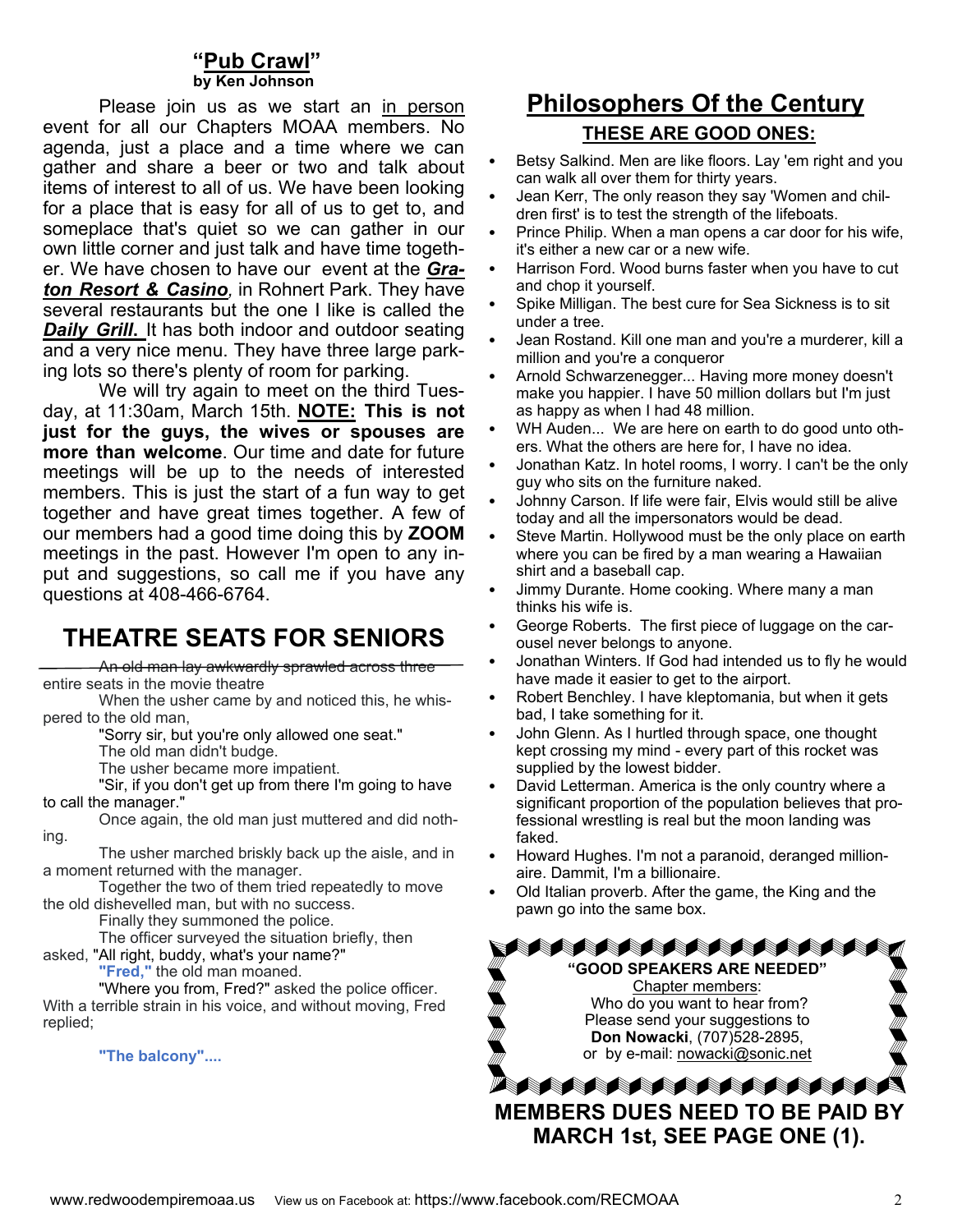|                                                                                                                                                                                                                                    | (A Sonoma County Main Chapter event; all members are more than welcome)                                                                                                                                                                                     |  |  |  |
|------------------------------------------------------------------------------------------------------------------------------------------------------------------------------------------------------------------------------------|-------------------------------------------------------------------------------------------------------------------------------------------------------------------------------------------------------------------------------------------------------------|--|--|--|
|                                                                                                                                                                                                                                    | <b>Buffet Luncheon, Thursday March 24, 2022</b><br>Epicenter, 3215 Coffey Lane, Santa Rosa<br>Socializing 11:00 to 11:45 am, Meeting starts, Lunch 12:00 noon<br>Cost (including tax and tip) - Price \$26.00                                               |  |  |  |
|                                                                                                                                                                                                                                    | <b>Salad:</b> House Salad, Fresh Rolls & Butter,                                                                                                                                                                                                            |  |  |  |
|                                                                                                                                                                                                                                    | <b>Lunch:</b> Grilled Lemon Salmon and Crispy Chicken with Gravy.<br>Beans with Mushrooms. Vegetarian Pasta.                                                                                                                                                |  |  |  |
|                                                                                                                                                                                                                                    | <b>Dessert:</b> Cookies. Water, Iced Tea, Hot Tea and Coffee                                                                                                                                                                                                |  |  |  |
|                                                                                                                                                                                                                                    | <b>Enclosed:</b> is my check for my advanced reservation____ persons @ \$26.00 each. \$_______                                                                                                                                                              |  |  |  |
| Note: All must make RESERVATIONS Please Pre Pay if possible. (Late options only Pay At Door).<br>Information is needed for head counts for meals and making name tags.<br>NO RESERVATION or Walk-Ins will cost \$30.00 per person. |                                                                                                                                                                                                                                                             |  |  |  |
| <b>Donations:</b> Col. Brey Scholarship Fund (Fully Tax Deductible). \$ TOTAL: \$                                                                                                                                                  |                                                                                                                                                                                                                                                             |  |  |  |
| Guest Speaker: Capt Robert (Bob) Kuchem, USNR will be speaking on WW2 Prisoners of War in the United States.                                                                                                                       |                                                                                                                                                                                                                                                             |  |  |  |
|                                                                                                                                                                                                                                    |                                                                                                                                                                                                                                                             |  |  |  |
|                                                                                                                                                                                                                                    | Make check (s) payable to: RECMOAA<br>To: MOAA, Redwood Empire Chapter, P.O. Box 2801, Santa Rosa, CA 95405<br>"Contact the Chapter Secretary @ 707-795-3963, prior to 10:00am, Tuesday<br>before the Thursday event to request a refund on prepaid meals." |  |  |  |

## **Legislative Affairs Update March 2022**

#### **Federal:**

**Federal Budget . 2022 NDAA.** Since the 2022 NDAA is still stuck in Congress, it still not be too late to make last minute pleas to our legislators to pass it because a Continuing Resolution would be a disaster

 We still need support to get the following bills passed. MOAA Advocacy on the website has improved the manner to connect with your legislator - try it you'll like it.

**SA. 4297 Revision of Arlington National Cemetary Eligibility.** This amendment would follow the House bill which would require DoD to revisit the proposed eligibility provisions for burial at ANC.

**SA. 4297/S.1972. Young Adult Health Coverage Act.** This measure would align dependent children up to age 26 more closely to civilian health care plans not the proposed \$500.00 month.

**S. 344/ HR 1282 Concurrent Receipt - aka Major Richard Star Act.** This legislative proposal would provide for full retirement benefits for those injured in combat and forced to retire before twenty years off service. Although it has received adequate support, it appears that it might not "make to cut" when the NDAA gets finalized because counter balancing budget line has not been found. However, since these may be considered "stand alone" bills, they still may

**H.R. 2214 and S.1669 - The Military Retiree Survivor Comfort Act.** Financial concerns and stress

can be a terrible burden on top of an already stressful situation for a newly widowed spouse. For some, when they discover DFAS may take part or all of that last retirement check back, it can be an overwhelming event. These bills will allow survivors to gradually repay the amount over the next 12 months and have an opportunity to request for debt forgiveness through DoD.

**COLA** continues to rise. The latest information available shows it 2.9% above the baseline.

#### **State:**

**AB 1623 Tax Exemption for Military Retired Pay.** In view of the State "excess" money perhaps the "tax fairies" may look favorably on our situation. Keep a lookout for information regarding voting by "clip and press" request through CSCVC's Voter Voice - provided through CSVC - which is the easiest since it is punch and send. This sends the message automatically to your State Senator or Assemblymember. This will require "all hands support.

> **Vern McNamee, LTC, USA Retired**  Legislative Chairman Redwood Empire Chapter, MOAA (CA30)

**PLEASE PAY YOUR DUES ONLY \$25.00**  SEE PAGE ONE (1)